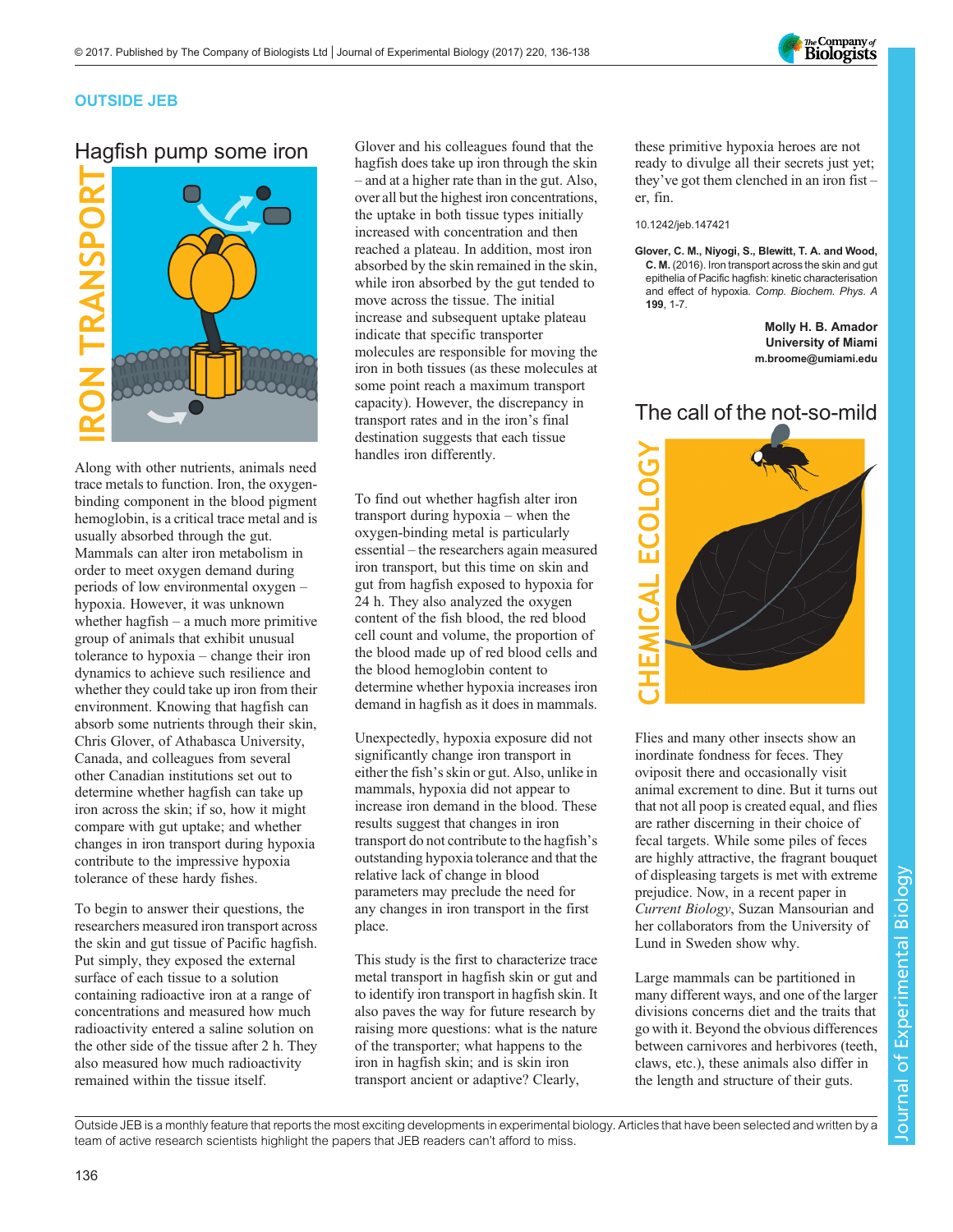Deeper still, they maintain dramatically different microbiomes to aid in digestion. And it is this latter difference, according to Mansourian and colleagues, that matters most to flies.

When the research team offered flies a choice between carnivore and herbivore feces for oviposition, they found marked differences. While flies were attracted or indifferent to herbivore feces, they were positively repulsed by carnivore waste. Moreover, their aversion disappeared when the assays were repeated with flies lacking a specific type of olfactory neuron, making it clear that their choice was caused by an odor preference.

To determine why one animal's waste smelled better than the other, the team subjected the fecal samples to detailed chemical analysis. It was little surprise that the feces contained a complex brew of smells. However, while many chemicals distinguished feces in general from, say, a bottle of lager or a ripe banana, only very few were directly tied to the animal's diet. Phenol, in particular, was abundant in carnivore feces but entirely absent from the excrement of herbivores. More important, the team determined that this chemical alone was sufficient to drive fly behaviors. When normally acceptable giraffe feces was spiked with phenol, the flies turned up their noses and oviposited elsewhere. And when flies were forced to oviposit on phenol-laced food, they layed nearly five times fewer eggs.

But why should flies avoid phenol? To determine this, the team analyzed the bacteria found in herbivore and carnivore guts. The most interesting differences, it turned out, were for bacterial species that are pathogenic for insects. And these bacterial species, not coincidentally, make phenol. But don't trust just flies. When the team offered dung beetles, bonafide poo experts, a choice between herbivore and carnivore feces, these too chose the former. Thus, aversion to phenol cues appears to be widespread.

The neatest aspects of these results are the diverse links between chemical ecology, neurobiology and animal behavior. But these same aspects also highlight the loose threads that offer some promising avenues for future research. Among these, why are frugivorous fruit flies so discriminating about feces? How reliable a cue is phenol for the risk of fly disease?

Does phenol concentration scale with the true risk to flies? Are the phenol producers really pathogenic? I hope the authors can address at least some of these intriguing questions in the future.

10.1242/jeb.147173

[Mansourian, S., Corcoran, J., Enjin, A., Lofstedt,](http://dx.doi.org/10.1016/j.cub.2016.07.065) [C., Dacke, M. and Stensmyr, M. C.](http://dx.doi.org/10.1016/j.cub.2016.07.065) (2016). Fecal[derived phenol induces egg-laying aversion in](http://dx.doi.org/10.1016/j.cub.2016.07.065) Drosophila. Curr. Biol. 26[, 2762-2769.](http://dx.doi.org/10.1016/j.cub.2016.07.065)

> Daniel E. Rozen University of Leiden [d.e.rozen@biology.leidenuniv.nl](mailto:d.e.rozen@biology.leidenuniv.nl)

# Basking behavior reveals vulnerability to climate change



Rising surface temperatures are threatening biodiversity worldwide, and the impacts of climate change on organisms are hard to predict. Ectothermic species, such as lizards, rely to a large degree on environmental temperatures to maintain their body temperatures and might therefore be especially impacted by the predicted changes. A team of international researchers led by Martha Muñoz, from Duke University, USA, has compared the thermal behavior and physiological characteristics of seven lizard species living in eight different locations and elevations of an Australian rainforest region in order to examine how basking behavior and thermal habitat influence the evolution of thermal physiology such as heat tolerance. This extensive study, published in Evolution, suggests that the ability of a lizard species to tolerate hot environments is dependent not so much

on the climate in their habitat, but on their basking behavior, and highlights the high vulnerability of ectothermic species to a warming climate.

The team first identified the thermal microhabitats and basking tendencies of seven lizard species by observing the animals in their natural environments and measuring the temperatures of the surface where the lizards were perching. They then collected lizards from the field and transferred them to the laboratory to conduct a series of tests to classify the physiological traits of each species. First, they flipped the lizards on their back at different temperatures and determined the lowest and highest temperature at which an individual was able to right itself. Following these tolerance tests, Muñoz and colleagues determined the thermal sensitivity of sprinting speeds to establish the temperatures at which sprinting was quickest for each species.

When the team analyzed the data, including information on the phylogenetic relationship of the seven species, they found that the basking species were considerably more heat tolerant than the shade-seeking skinks. Based on this observation, Muñoz and her colleagues concluded that the evolution of heat tolerance likely occurred when the lizards specialized and selected either basking or shade-dwelling as their preferred lifestyle. They also suspect that this led to the differences that they found in heat tolerances even between lizards that live in the same location. Unfortunately, their finding that habitat temperature had no influence on heat tolerance also indicates that these species may not be able to adapt quickly enough to match the pace of climate warming.

However, the lizards' cold tolerance seems to be shaped mainly by their habitat conditions. The researchers found that all lizards, regardless of their basking behavior, were more cold tolerant when they inhabited cooler habitats. In the cold, animals have no other option than to adjust their physiology to cope better in chilly conditions. Interestingly, lizards from lower elevations, and therefore warmer environments, sprinted optimally at lower temperatures than lizards from cooler areas. The authors concluded that at lower elevations, lizards have a greater